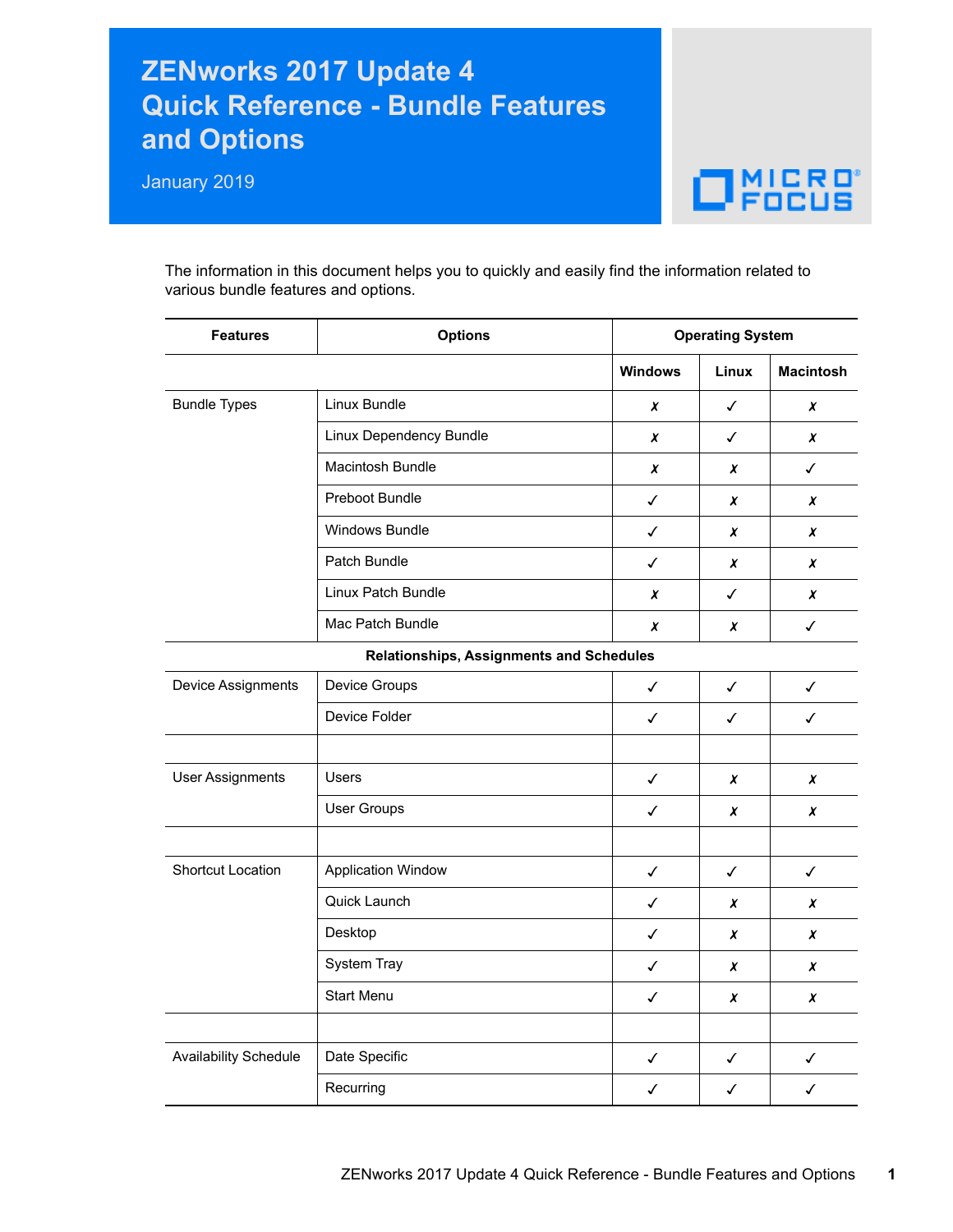| <b>Features</b>                                     | <b>Options</b>                           |                | <b>Operating System</b> |                  |  |
|-----------------------------------------------------|------------------------------------------|----------------|-------------------------|------------------|--|
|                                                     |                                          | <b>Windows</b> | Linux                   | <b>Macintosh</b> |  |
| Launch Schedule                                     | Date Specific                            | $\checkmark$   | ✓                       | ✓                |  |
|                                                     | Recurring                                | $\checkmark$   | $\checkmark$            | $\checkmark$     |  |
|                                                     | Events*                                  | $\checkmark$   | X                       | $\boldsymbol{x}$ |  |
|                                                     |                                          |                |                         |                  |  |
| <b>Distribution Schedule</b>                        | Date Specific                            | $\checkmark$   | $\checkmark$            | $\checkmark$     |  |
|                                                     | Recurring                                | $\checkmark$   | ✓                       | ✓                |  |
|                                                     | Events*                                  | ✓              | X                       | $\boldsymbol{x}$ |  |
|                                                     | Wake on LAN                              | $\checkmark$   | $\checkmark$            | $\boldsymbol{x}$ |  |
|                                                     | Install Immediately After Distribution   | ✓              | ✓                       | $\checkmark$     |  |
|                                                     | Install Immediately After Installation   | $\checkmark$   | ✓                       | $\checkmark$     |  |
|                                                     | Launch Immediately After Installation    | $\checkmark$   | $\checkmark$            | ✓                |  |
|                                                     |                                          |                |                         |                  |  |
| *Events in Launch &<br><b>Distribution Schedule</b> | User Login Event                         | $\checkmark$   | X                       | $\boldsymbol{x}$ |  |
|                                                     | User Logout Event                        | $\checkmark$   | X                       | X                |  |
|                                                     | Device Boot Event                        | $\checkmark$   | X                       | $\boldsymbol{x}$ |  |
|                                                     | On Device Lock                           | $\checkmark$   | $\pmb{\chi}$            | $\boldsymbol{x}$ |  |
|                                                     | On Device Unlock                         | ✓              | X                       | $\boldsymbol{x}$ |  |
|                                                     | ZENworks Login                           | ✓              | X                       | X                |  |
|                                                     | ZENworks Logout                          | $\checkmark$   | $\boldsymbol{x}$        | $\boldsymbol{x}$ |  |
|                                                     | Device Connecting to Network             | ✓              | X                       | X                |  |
| Attempt a Dry Run                                   |                                          | X              | ✓                       | X                |  |
|                                                     |                                          |                |                         |                  |  |
| <b>Requirements</b>                                 |                                          |                |                         |                  |  |
| <b>Filter Conditions</b>                            | Architecture                             | $\checkmark$   | $\checkmark$            | $\checkmark$     |  |
|                                                     | <b>Bundle Installed</b>                  | $\checkmark$   | $\checkmark$            | ✓                |  |
|                                                     | Configuration Location                   | $\checkmark$   | $\checkmark$            | $\checkmark$     |  |
|                                                     | <b>Configuration Network Environment</b> | ✓              | ✓                       | ✓                |  |
|                                                     | Connected                                | $\checkmark$   | ✓                       | $\checkmark$     |  |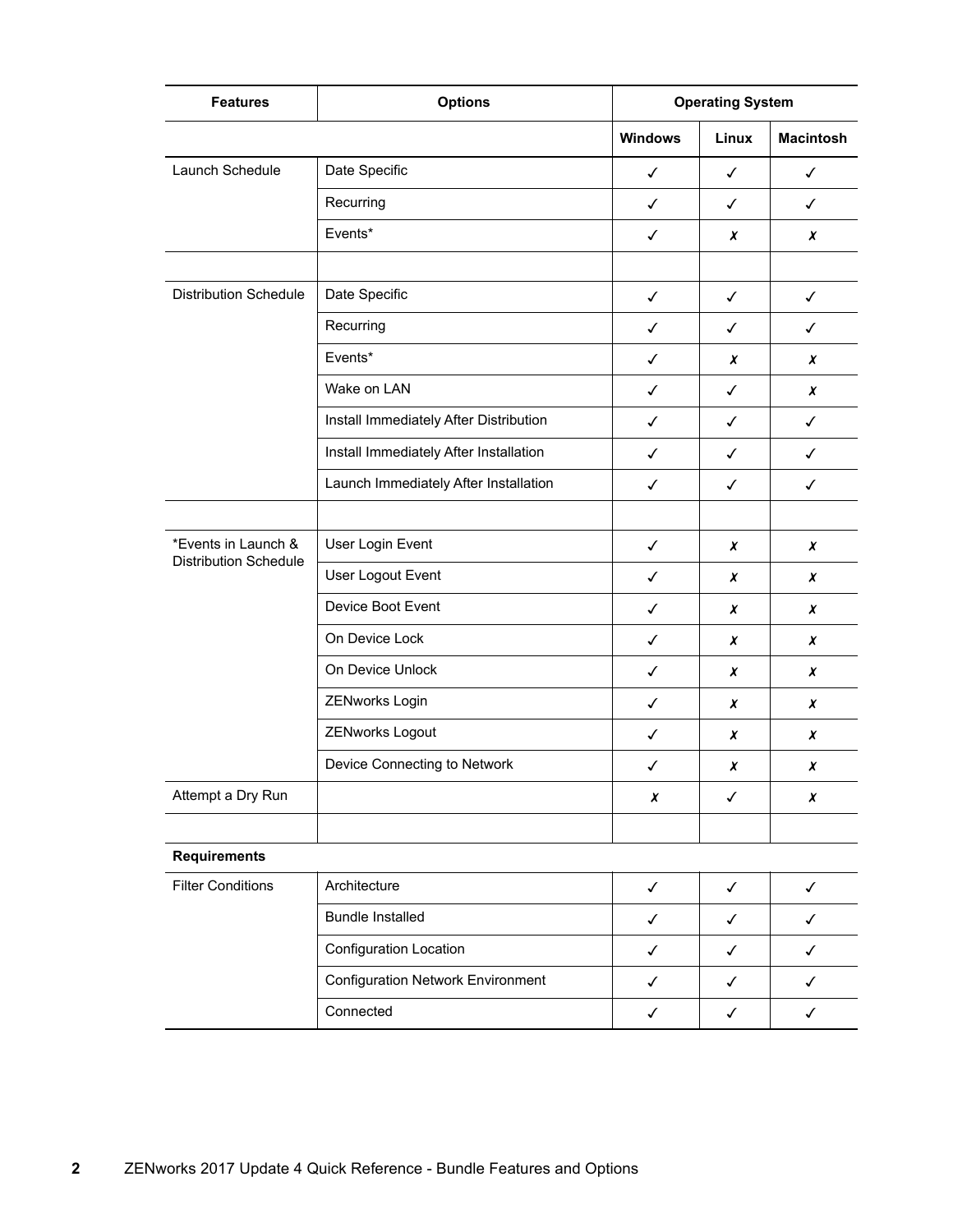| <b>Features</b>          | <b>Options</b>                     | <b>Operating System</b> |                  |                  |
|--------------------------|------------------------------------|-------------------------|------------------|------------------|
|                          |                                    | <b>Windows</b>          | Linux            | <b>Macintosh</b> |
| <b>Filter Conditions</b> | <b>Connection Speed</b>            | $\checkmark$            | ✓                | $\checkmark$     |
|                          | Disk Space Free                    | $\checkmark$            | $\checkmark$     | $\checkmark$     |
|                          | Disk Space Total                   | $\checkmark$            | ✓                | ✓                |
|                          | Disk Space Used                    | ✓                       | ✓                | ✓                |
|                          | <b>Environment Variable Exists</b> | $\checkmark$            | ✓                | $\checkmark$     |
|                          | Environment Variable Value         | $\checkmark$            | $\checkmark$     | $\checkmark$     |
|                          |                                    |                         |                  |                  |
| <b>Filter Conditions</b> | File Date                          | $\checkmark$            | $\checkmark$     | $\checkmark$     |
|                          | <b>File Exists</b>                 | $\checkmark$            | ✓                | ✓                |
|                          | File Size                          | ✓                       | ✓                | $\checkmark$     |
|                          | File Version                       | $\checkmark$            | x                | X                |
|                          | IP Segment                         | $\checkmark$            | $\checkmark$     | $\checkmark$     |
|                          | Linux Distribution                 | X                       | ✓                | X                |
|                          | Linux Kernal Version               | X                       | ✓                | X                |
|                          | Linux Service Pack                 | x                       | $\checkmark$     | x                |
|                          | Logged on to Primary Workstation   | $\checkmark$            | X                | $\pmb{\chi}$     |
|                          | Mac Distribution                   | X                       | X                | ✓                |
|                          | Memory                             | $\checkmark$            | ✓                | ✓                |
|                          | <b>Novell Client Installed</b>     | $\checkmark$            | x                | X                |
|                          | <b>Operating System - Windows</b>  | ✓                       | x                | X                |
|                          | Primary User is Logged in          | $\checkmark$            | $\pmb{\chi}$     | $\pmb{\chi}$     |
|                          | Processor Family                   | $\checkmark$            | $\checkmark$     | $\checkmark$     |
|                          | Processor Speed                    | $\checkmark$            | $\checkmark$     | $\checkmark$     |
|                          | Registry Key Exists                | $\checkmark$            | $\boldsymbol{x}$ | $\pmb{\chi}$     |
|                          | Registry Key Value                 | $\checkmark$            | X                | X                |
|                          | Registry Key & Value Exists        | $\checkmark$            | $\boldsymbol{x}$ | $\pmb{\chi}$     |
|                          | Service Exists                     | $\checkmark$            | $\checkmark$     | $\checkmark$     |
|                          | Version of Application             | $\pmb{\chi}$            | X                | $\checkmark$     |
|                          | <b>Specified Devices</b>           | $\checkmark$            | $\checkmark$     | $\checkmark$     |
|                          | Version of RPM                     | $\pmb{\chi}$            | $\checkmark$     | $\checkmark$     |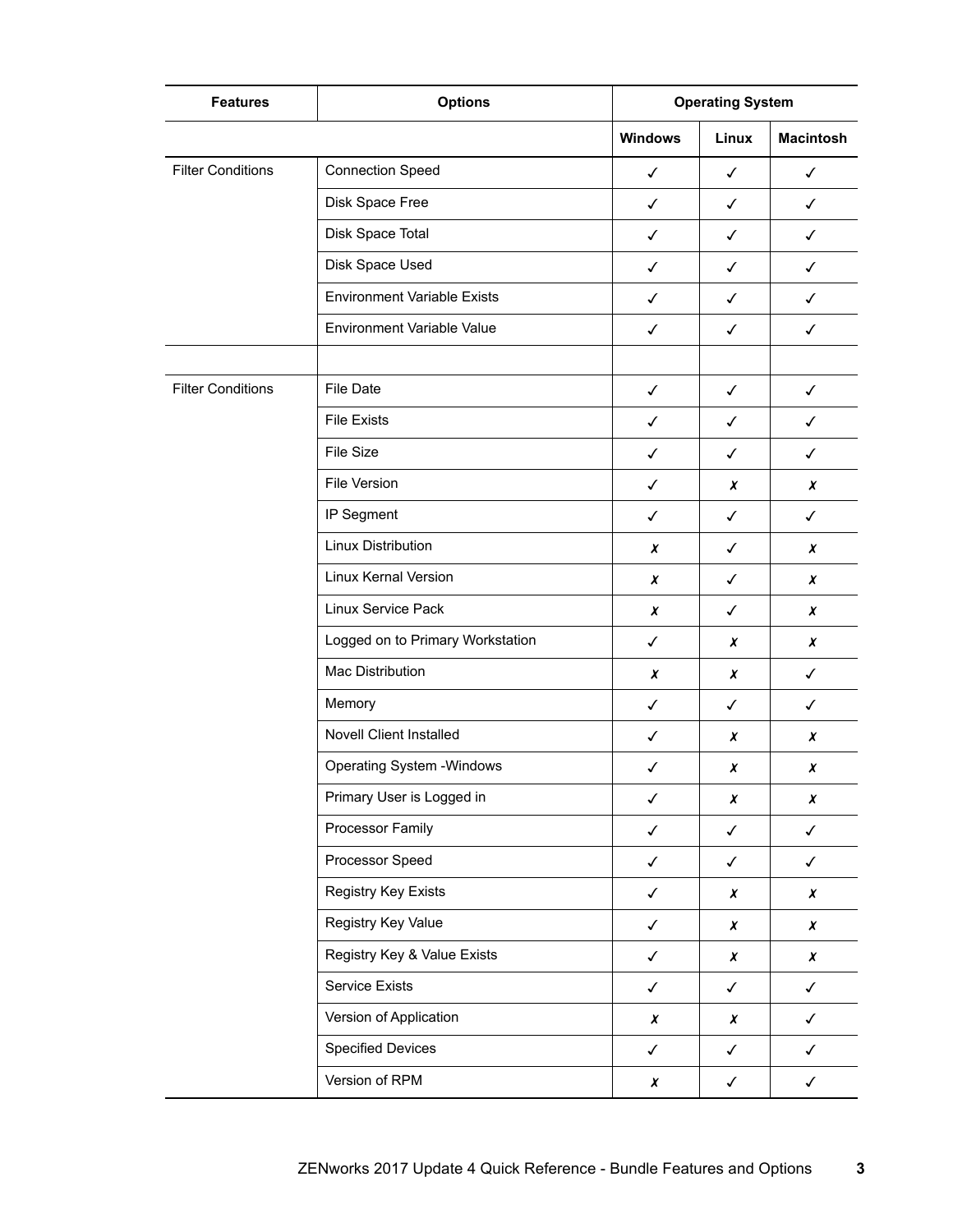| <b>Features</b> | <b>Options</b>                                            | <b>Operating System</b> |              |                  |
|-----------------|-----------------------------------------------------------|-------------------------|--------------|------------------|
|                 |                                                           | <b>Windows</b>          | Linux        | <b>Macintosh</b> |
|                 | ZENworks Agent Version (Filter Conditions -<br>continued) | $\checkmark$            | X            | $\boldsymbol{x}$ |
| <b>Actions</b>  |                                                           |                         |              |                  |
| Distribute      | <b>Distribute Files</b>                                   | $\checkmark$            | $\checkmark$ | $\checkmark$     |
|                 | Launch Executable                                         | $\checkmark$            | X            | X                |
|                 | Launch Java Application                                   | $\checkmark$            | $\checkmark$ | $\checkmark$     |
|                 | Launch Linux Executable                                   | $\pmb{\chi}$            | $\checkmark$ | $\pmb{\chi}$     |
|                 | Launch Mac Executable                                     | X                       | X            | $\checkmark$     |
|                 | Prompt User                                               | $\checkmark$            | $\checkmark$ | $\checkmark$     |
|                 | Run Script                                                | $\checkmark$            | $\checkmark$ | $\checkmark$     |
|                 |                                                           |                         |              |                  |
| Install         | <b>Apply Personality</b>                                  | $\checkmark$            | X            | X                |
|                 | Copy Directory                                            | $\checkmark$            | $\checkmark$ | $\checkmark$     |
|                 | Copy Files                                                | $\checkmark$            | ✓            | ✓                |
|                 | Create or Delete Directory                                | $\checkmark$            | $\checkmark$ | $\checkmark$     |
|                 | Delay                                                     | $\checkmark$            | X            | X                |
|                 | Display Message                                           | $\checkmark$            | $\checkmark$ | $\checkmark$     |
|                 | Edit INI File                                             | $\checkmark$            | X            | $\boldsymbol{x}$ |
|                 | <b>Edit Text File</b>                                     | $\checkmark$            | $\checkmark$ | $\checkmark$     |
|                 | <b>End Process</b>                                        | $\checkmark$            | X            | $\boldsymbol{x}$ |
|                 | File Removal                                              | $\checkmark$            | $\checkmark$ | $\checkmark$     |
|                 | Install Bundle                                            | $\checkmark$            | $\checkmark$ | $\checkmark$     |
|                 | Install Directory                                         | $\checkmark$            | $\checkmark$ | $\checkmark$     |
|                 | <b>Install Files</b>                                      | $\checkmark$            | $\checkmark$ | $\checkmark$     |
|                 | Install MSI                                               | $\checkmark$            | X            | X                |
|                 | Install MSP                                               | $\checkmark$            | $\pmb{\chi}$ | $\pmb{\chi}$     |
|                 | <b>Install Network MSI</b>                                | $\checkmark$            | $\pmb{\chi}$ | $\pmb{\chi}$     |
|                 | Install RPM                                               | $\boldsymbol{x}$        | $\checkmark$ | $\checkmark$     |
|                 | Launch Bundle                                             | $\checkmark$            | $\checkmark$ | $\checkmark$     |
|                 |                                                           |                         |              |                  |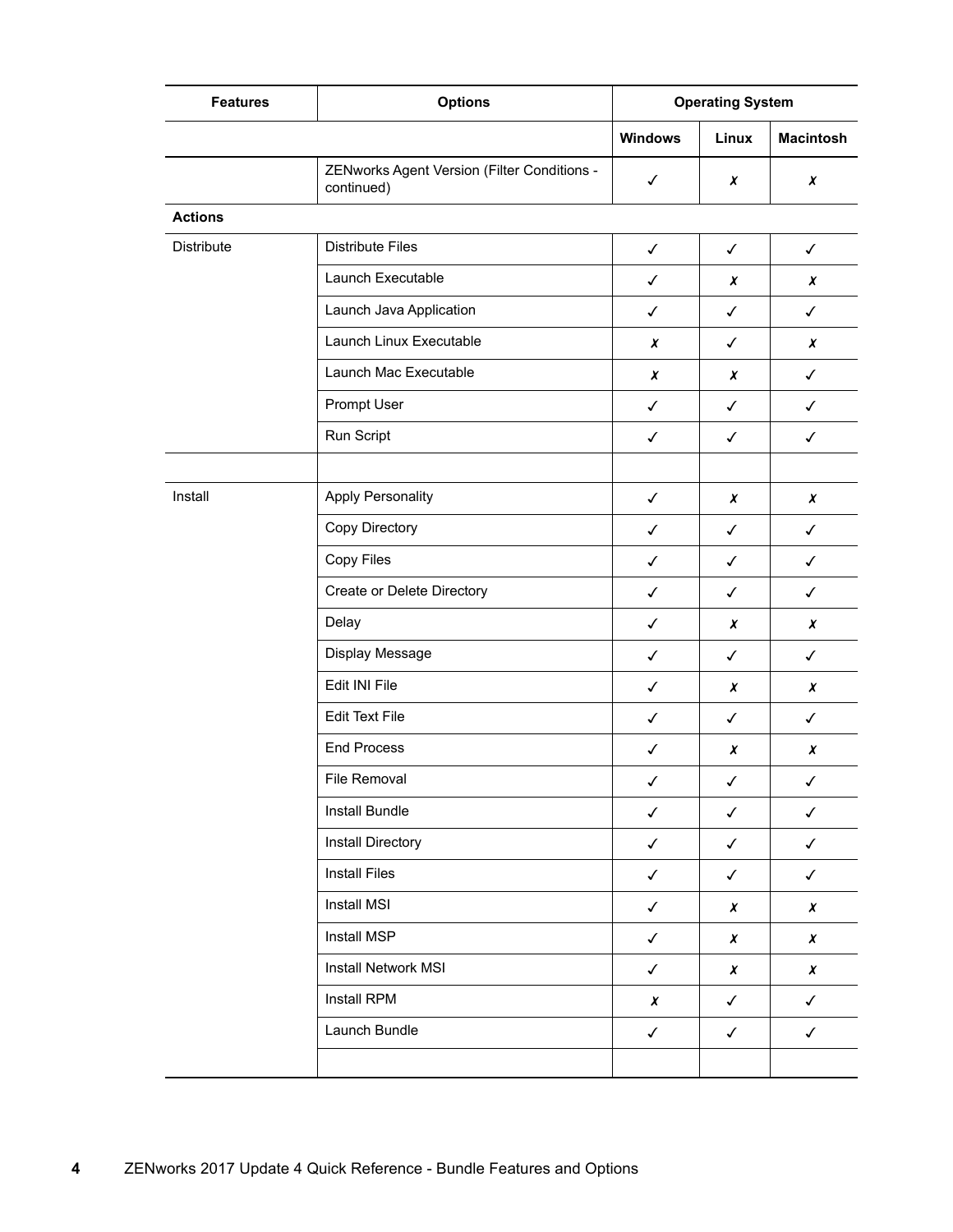| <b>Features</b> | <b>Options</b>             | <b>Operating System</b> |                  |                  |
|-----------------|----------------------------|-------------------------|------------------|------------------|
|                 |                            | <b>Windows</b>          | Linux            | <b>Macintosh</b> |
| Install         | Launch Executable          | $\checkmark$            | X                | $\boldsymbol{x}$ |
|                 | Launch Java Application    | $\checkmark$            | $\checkmark$     | $\checkmark$     |
|                 | Launch Linux Executable    | X                       | $\checkmark$     | $\checkmark$     |
|                 | Launch Mac Executable      | $\boldsymbol{x}$        | $\chi$           | $\checkmark$     |
|                 | Prompt User                | $\checkmark$            | $\checkmark$     | ✓                |
|                 | Reboot or Shutdown         | $\checkmark$            | $\checkmark$     | ✓                |
|                 | <b>Registry Edit</b>       | $\checkmark$            | X                | $\boldsymbol{x}$ |
|                 | Run Script                 | $\checkmark$            | $\checkmark$     | $\checkmark$     |
|                 | Start or Stop Service      | $\checkmark$            | ✓                | $\checkmark$     |
|                 | <b>Store Personality</b>   | $\checkmark$            | x                | $\boldsymbol{x}$ |
|                 | <b>Uninstall Bundle</b>    | $\checkmark$            | $\checkmark$     | $\checkmark$     |
|                 | <b>Uninstall RPM</b>       | X                       | ✓                | $\checkmark$     |
|                 |                            |                         |                  |                  |
| Launch          | <b>Apply Personality</b>   | $\checkmark$            | X                | X                |
|                 | Copy Directory             | $\checkmark$            | ✓                | $\checkmark$     |
|                 | Copy Files                 | $\checkmark$            | $\checkmark$     | $\checkmark$     |
|                 | Create or Delete Directory | $\checkmark$            | $\checkmark$     | $\checkmark$     |
|                 | Delay                      | $\checkmark$            | x                | x                |
|                 | Display Message            | $\checkmark$            | $\checkmark$     | $\checkmark$     |
|                 | Edit INI File              | $\checkmark$            | X                | X                |
|                 | <b>Edit Text File</b>      | $\checkmark$            | $\checkmark$     | $\checkmark$     |
|                 | <b>End Process</b>         | $\checkmark$            | X                | X                |
|                 | File Removal               | $\checkmark$            | $\checkmark$     | $\checkmark$     |
|                 | Install Bundle             | $\checkmark$            | $\checkmark$     | $\checkmark$     |
|                 | Install Directory          | $\checkmark$            | $\checkmark$     | $\checkmark$     |
|                 | <b>Install Files</b>       | $\checkmark$            | $\checkmark$     | $\checkmark$     |
|                 | Launch Bundle              | $\checkmark$            | $\checkmark$     | $\checkmark$     |
|                 | Launch Executable          | $\checkmark$            | $\boldsymbol{x}$ | X                |
|                 | Launch Java Application    | $\checkmark$            | $\checkmark$     | $\checkmark$     |
|                 | Launch Linux Executable    | $\boldsymbol{x}$        | $\checkmark$     | $\checkmark$     |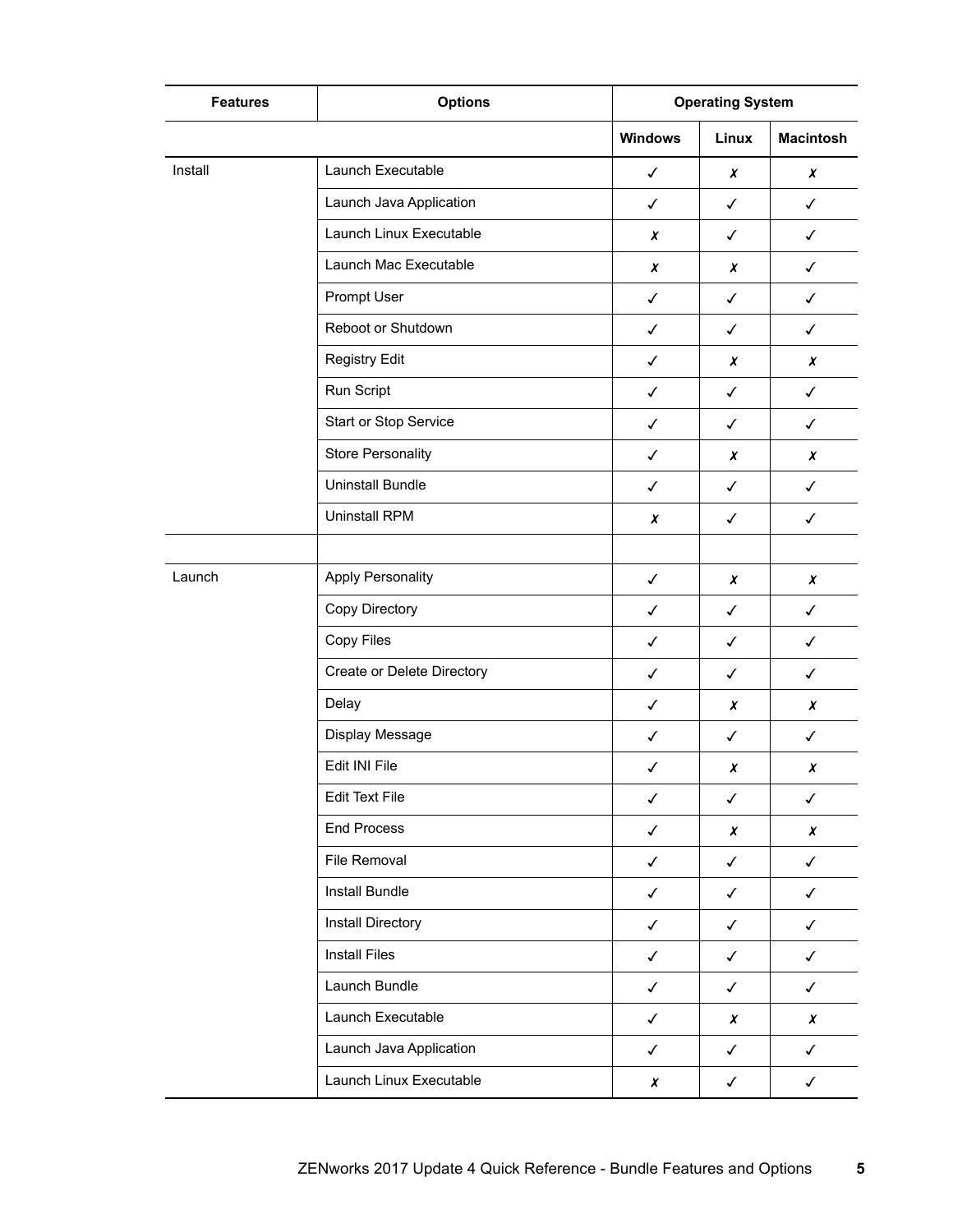| <b>Features</b> | <b>Options</b>                         | <b>Operating System</b> |                  |                  |
|-----------------|----------------------------------------|-------------------------|------------------|------------------|
|                 |                                        | <b>Windows</b>          | Linux            | <b>Macintosh</b> |
| Launch          | Launch Mac Executable                  | $\boldsymbol{x}$        | $\boldsymbol{x}$ | $\checkmark$     |
|                 | Launch URL                             | $\checkmark$            | $\boldsymbol{x}$ | X                |
|                 | Launch windows Thin Client Application | $\checkmark$            | X                | X                |
|                 | Prompt User                            | $\checkmark$            | $\checkmark$     | $\checkmark$     |
|                 | Reboot or Shutdown                     | $\checkmark$            | $\checkmark$     | $\checkmark$     |
|                 | <b>Registry Edit</b>                   | $\checkmark$            | X                | $\boldsymbol{x}$ |
|                 | Run Script                             | $\checkmark$            | $\checkmark$     | $\checkmark$     |
|                 | Start/Stop Service                     | $\checkmark$            | $\checkmark$     | $\checkmark$     |
|                 | <b>Store Personality</b>               | $\checkmark$            | X                | X                |
|                 | Repair Bundle                          | $\checkmark$            | $\boldsymbol{x}$ | X                |
|                 |                                        |                         |                  |                  |
| Repair          | Copy Directory                         | $\checkmark$            | $\checkmark$     | $\checkmark$     |
|                 | Copy Files                             | $\checkmark$            | $\checkmark$     | $\checkmark$     |
|                 | Create or Delete Directory             | $\checkmark$            | $\checkmark$     | $\checkmark$     |
|                 | Delay                                  | $\checkmark$            | X                | X                |
|                 | Display Message                        | $\checkmark$            | $\checkmark$     | $\checkmark$     |
|                 | Edit INI File                          | ✓                       | X                | X                |
|                 | <b>Edit Text File</b>                  | $\checkmark$            | $\checkmark$     | $\checkmark$     |
|                 | File Removal                           | $\checkmark$            | $\checkmark$     | $\checkmark$     |
|                 | Install Directory                      | ✓                       | ✓                | $\checkmark$     |
|                 | <b>Install Files</b>                   | $\checkmark$            | $\checkmark$     | $\checkmark$     |
|                 | Launch Executable                      | $\checkmark$            | $\pmb{\chi}$     | $\pmb{\chi}$     |
|                 | Launch Java Application                | $\checkmark$            | $\checkmark$     | $\checkmark$     |
|                 |                                        |                         |                  |                  |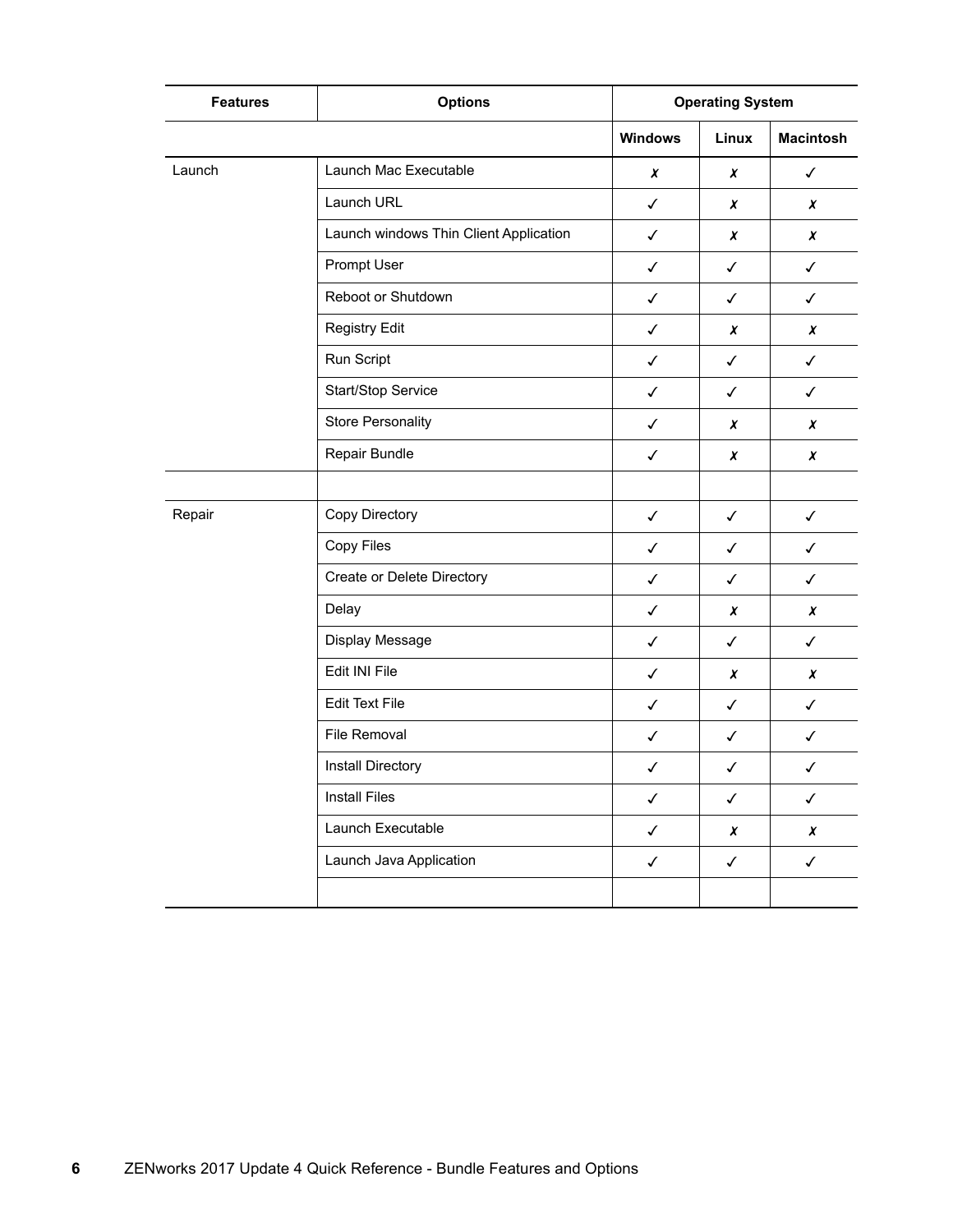| <b>Features</b> | <b>Options</b>          | <b>Operating System</b> |                  |                  |
|-----------------|-------------------------|-------------------------|------------------|------------------|
|                 |                         | <b>Windows</b>          | Linux            | <b>Macintosh</b> |
|                 | Launch Linux Executable | $\pmb{\chi}$            | $\checkmark$     | $\checkmark$     |
|                 | Launch Mac Executable   | $\pmb{\chi}$            | X                | $\checkmark$     |
|                 | Prompt User             | $\checkmark$            | $\checkmark$     | $\checkmark$     |
|                 | Reboot or Shutdown      | $\checkmark$            | $\checkmark$     | $\checkmark$     |
|                 | Registry Edit           | $\checkmark$            | X                | X                |
|                 | Run Script              | $\checkmark$            | $\checkmark$     | $\checkmark$     |
|                 | <b>Bundle</b>           | $\checkmark$            | $\checkmark$     | $\checkmark$     |
|                 | <b>Install Actions</b>  | $\checkmark$            | $\checkmark$     | $\checkmark$     |
|                 |                         |                         |                  |                  |
| Uninstall       | Delay                   | $\checkmark$            | $\chi$           | X                |
|                 | Display Message         | $\checkmark$            | $\checkmark$     | ✓                |
|                 | Edit INI File           | $\checkmark$            | $\chi$           | X                |
|                 | <b>Edit Text File</b>   | $\checkmark$            | $\checkmark$     | $\checkmark$     |
|                 | <b>End Process</b>      | $\checkmark$            | X                | X                |
|                 | File Removal            | $\checkmark$            | $\checkmark$     | $\checkmark$     |
|                 | Launch Executable       | $\checkmark$            | $\boldsymbol{x}$ | X                |
|                 | Launch Java Application | $\checkmark$            | ✓                | $\checkmark$     |
|                 | Launch Linux Executable | $\boldsymbol{x}$        | ✓                | ✓                |
|                 | Launch Mac Executable   | $\pmb{\chi}$            | X                | $\checkmark$     |
|                 | Prompt User             | $\checkmark$            | $\checkmark$     | $\checkmark$     |
|                 | Reboot or Shutdown      | $\checkmark$            | $\checkmark$     | $\checkmark$     |
|                 | <b>Registry Edit</b>    | $\checkmark$            | X                | $\pmb{\chi}$     |
|                 | Run Script              | $\checkmark$            | $\checkmark$     | $\checkmark$     |
|                 | Start or Stop Service   | $\checkmark$            | $\checkmark$     | $\checkmark$     |
|                 | Undo Install Actions    | $\checkmark$            | $\checkmark$     | $\checkmark$     |
|                 | <b>Uninstall Bundle</b> | $\checkmark$            | $\checkmark$     | $\checkmark$     |
|                 | Uninstall RPM Packages  | $\pmb{\chi}$            | $\checkmark$     | $\pmb{\chi}$     |
|                 |                         |                         |                  |                  |
| Terminate       | Copy Directory          | $\checkmark$            | $\pmb{\chi}$     | X                |
|                 | Copy Files              | $\checkmark$            | $\pmb{\chi}$     | $\pmb{\chi}$     |